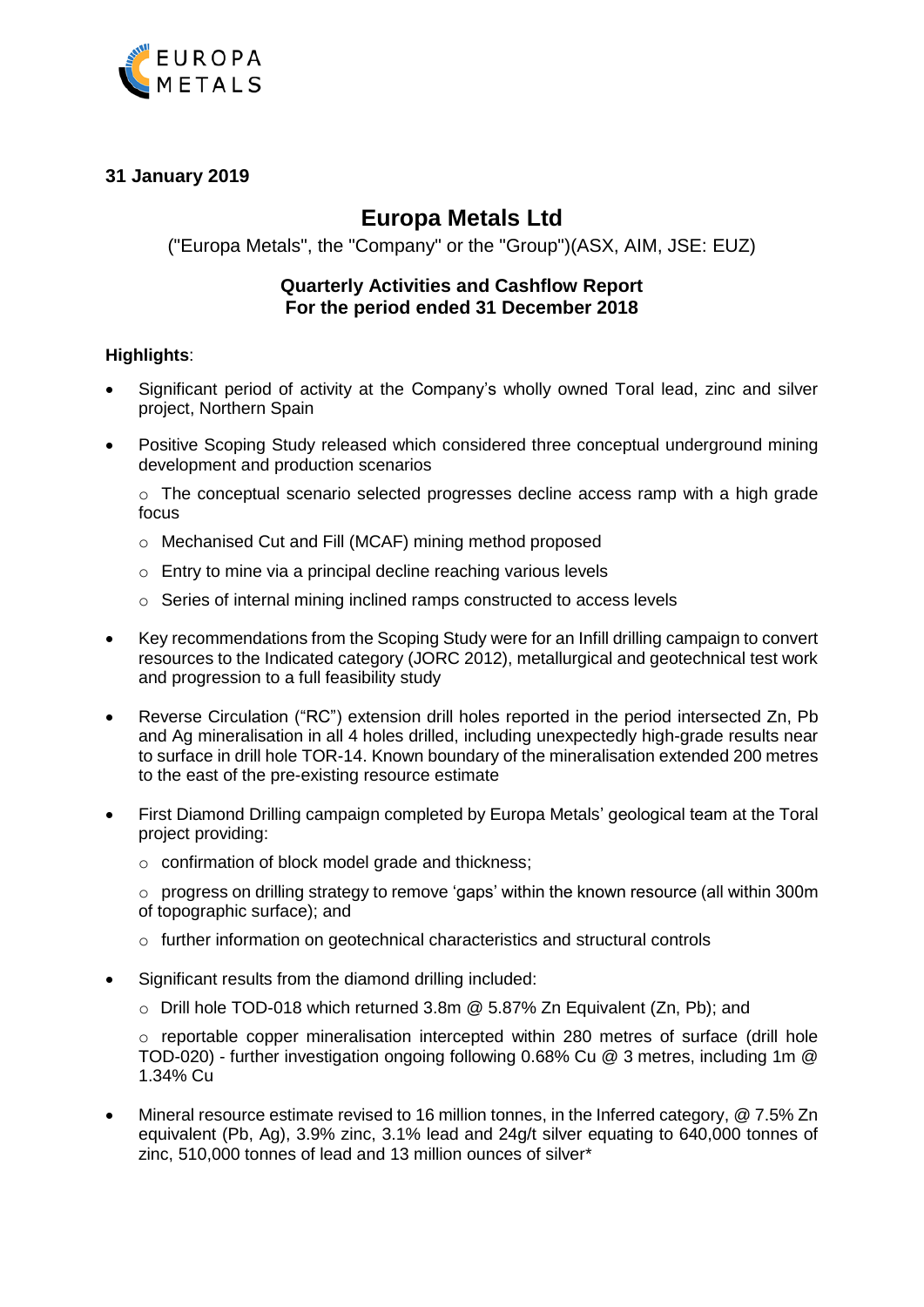

## **Post Period End**

 Applications submitted seeking the Company's removal from the official list of the ASX Limited ("ASX") (the "Official List") and migration from the Main Board of the Johannesburg Stock Exchange ("JSE") to the Alternative Exchange ("AltX") operated by the JSE

 $\circ$  Part of the Company's plan to reduce administrative costs and streamline listing and compliance costs whilst retaining access to capital from international markets

Note: \* - Zn Eq (PbAg)% is the calculated Zn equivalent incorporating silver credits as well as lead; (Zn Eq (PbAg)% = Zn + Pb\*0.96 + Ag\*0.022). Zn equivalent calculations were based on 3-year trailing average price statistics obtained from the London Metal Exchange and London Bullion Market Association giving an average Zn price of US\$2,500/t, Pb price of US\$2,100/t and Ag price of US\$17/oz.

## *Operational - Toral Project, Spain*

#### **Scoping Study**

On 10 December 2018, the Company announced the results of an independent scoping study completed in accordance with JORC 2012 for its wholly owned Toral Project located in the Castilla y León region, Northwest Spain (the "Scoping Study" or "Study"). The findings of the Study were positive with a recommendation that the Toral Project should be progressed towards a feasibility study to determine full economics, technical and environmental parameters for an underground mining operation focused on near-term recovery of the higher-grade mineralised zones.

Key elements of the Scoping Study included:

- Three conceptual underground mining development and production scenarios considered throughout the Study
- The conceptual scenario selected progresses decline access ramp with a high grade focus
- 4x4 metre mine standard development size
- Mining method and production schedule over estimated mine life
- Efficient mining block sequence identified
- Identification of optimum plant locations (see Figure 1)
- **Key Recommendations:** Infill drilling campaign to convert resources to the Indicated category (JORC 2012), metallurgical and geotechnical test work and progression to a full feasibility study.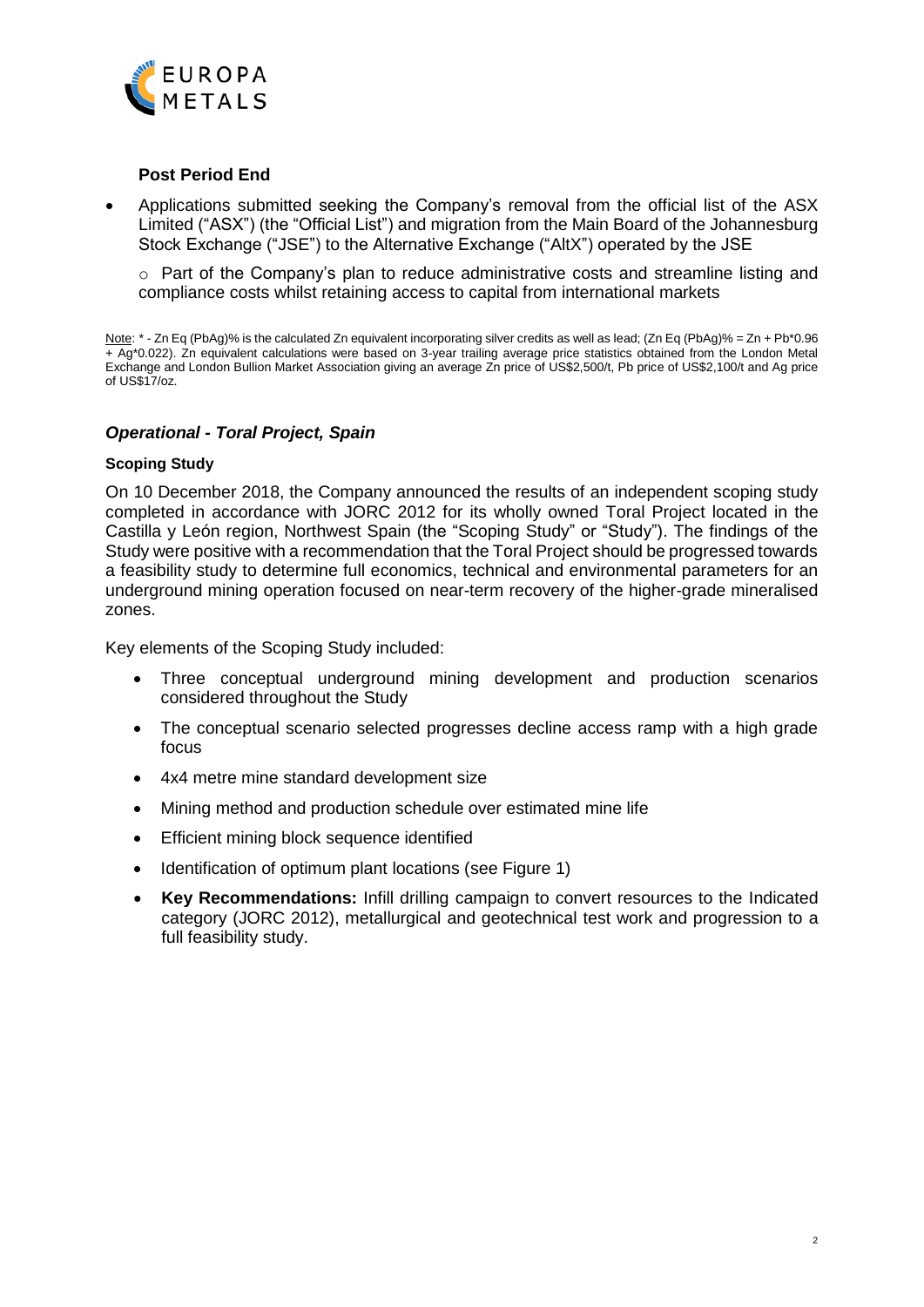



Figure 1: Conceptual Plant Layout for Chantin and Peon Sites, and conceptual tailings sites

# **Economic Analysis**

Europa Metals commissioned Addison Mining Services Limited ("AMS") to undertake a financial modelling exercise for the Toral Project, based on a number of different processing scenarios and mining methods. The results of this exercise, as well as the overall positive outcomes of the Scoping Study, supports the commencement of a full feasibility study. However, since 100% of the Mineral Resources at Toral are currently in the Inferred resource category, in accordance with Section 8.5 of ASX Guidance Note 31, the Company was not able to publish a production target or forecast financial information.

## **Updated Mineral Resource**

As part of the Scoping Study's licence tenure and permitting investigative work and verification checks, an identified permit location shift prompted the requirement to revise the previously reported Toral Mineral Resource Estimate within Europa Metals' licence 15.199 and update the input mineral resource block model used for the purposes of the Scoping Study.

The issue arose due to a legacy discrepancy between the historical and current coordinate systems used in the mining and permitting industry in Spain. The Mineral Resource estimate was consequently updated due to a coordinate discrepancy and, as such, the block model was also updated to reflect this change. The reduction in the reported resource through the tenement shift in no way affected the Scoping Study and economic potential of the project.

The portion of the deposit affected by the boundary issue, containing approximately 3 million tonnes of mineralisation, is in the north-western extension of the deposit, a very narrow area not currently considered to be of interest in terms of future mining. The adjustment to the input block model in no way affects the technical and economic findings of the Scoping Study at this stage.

Under Spanish mining law the area concerned can be secured by Europa Metals at the point the Company converts its exploration licence to a mining licence, as it cannot be claimed by third parties, except for the very far western extension, due to the presence of a limestone quarry that operates at surface. It is envisaged that the quarry will attract little interest due to the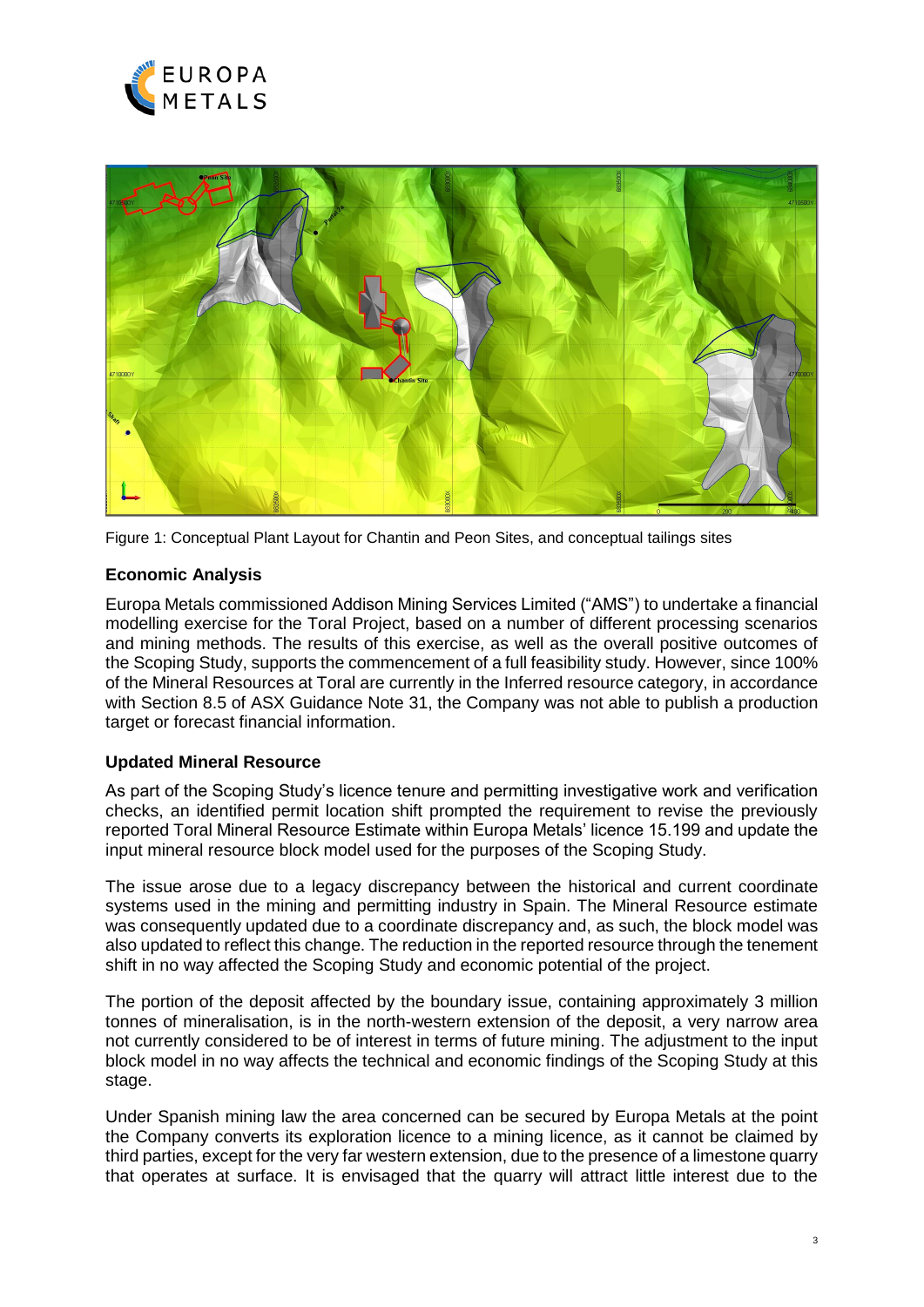

elements on surface including a national road and a river; accordingly, the quarry area can only be mined by underground methods for high value minerals, if determined economically viable.

Apart from the area under the limestone quarry, which will require direct negotiation with its owner, the other areas are subject to a defined procedure set out under Spanish mining law and it is currently anticipated that such areas will be incorporated into Europa Metals' Toral property upon the future grant of a mining license. The Board of the Company believes that there are no competitors in relation to securing this further acreage.

The above mentioned reduction in the licence area has led to a temporary loss of approximately 3 million tonnes of resource as set out in [Table 1](#page-3-0) below.

| 4% Zn Eq<br>(PbAg)%                        | <b>Tonnes</b><br>(Millions) | <b>Density</b><br>$g/cm^3$ | Zn Eq<br>(Pb)% | Zn Eq<br>(PbAg)<br>% | Zn<br>$\%$ | <b>Pb</b><br>% | Ag<br>g/t | Contained<br><b>Zn Tonnes</b><br>(000s) | <b>Contained</b><br><b>Pb Tonnes</b><br>(000s) | Ag<br>Troy<br>Oz<br>(Millio<br>ns) |
|--------------------------------------------|-----------------------------|----------------------------|----------------|----------------------|------------|----------------|-----------|-----------------------------------------|------------------------------------------------|------------------------------------|
| September<br>2018<br><b>Resource</b>       | 19                          | 2.8                        | 6.9            | 7.4                  | 3.9        | 3.1            | 24        | 720                                     | 570                                            | 14                                 |
| <b>December</b><br>2018<br><b>Resource</b> | 16                          | 2.8                        | 7              | 7.5                  | 3.9        | 3.1            | 24        | 640                                     | 510                                            | 13                                 |

<span id="page-3-0"></span>Table 1: Comparison Between the September 2018 and December 2018 Reduced Licence Area

# **Infill & Extension Drilling**

On 31 October 2018, the Company announced the results of its RC extension drilling programme at the Toral Project. The RC drilling programme intersected Zn, Pb and Ag mineralisation in all 4 holes drilled, targeting to a depth within 300 metres of the topographic surface.

All objectives of the RC drilling programme were met following the identification of the mineralised contact zone along the Toral Licence area. Europa Metals' geological team is also considering the results of the TOR-14 drill hole that returned 2 metres at 11.72% zinc equivalent from 251-253 metres. This level of grade was not anticipated within 300 metres of surface and the Company is analysing how this assay result impacts its understanding of the new Eastern Extension of the mineralised zone. The RC drilling campaign further demonstrated the prospectivity of the project's licence area and of the potential for hosting a future sustainable zinc, lead and silver mining operation.

On 20 December 2018, the Company announced the results from its initial Phase II infill diamond drilling programme. The diamond drilling programme intersected zinc, lead and silver (Zn, Pb, Ag) mineralisation in all three holes drilled, targeting to a depth within 300 metres of the topographic surface. The Phase II drilling is focused within the existing resource area to fill in gaps within the historic drill patterns.

Europa Metals' geological team is also considering the results and implications of the TOD-020 drill hole that returned 3 metres at 0.68% copper from 297.35 metres. Copper traces have historically been encountered in the deposit, but the significance was unknown. This level of copper was not anticipated within the deposit so near to surface and follow up work is required to identify controls and the extent of copper mineralisation.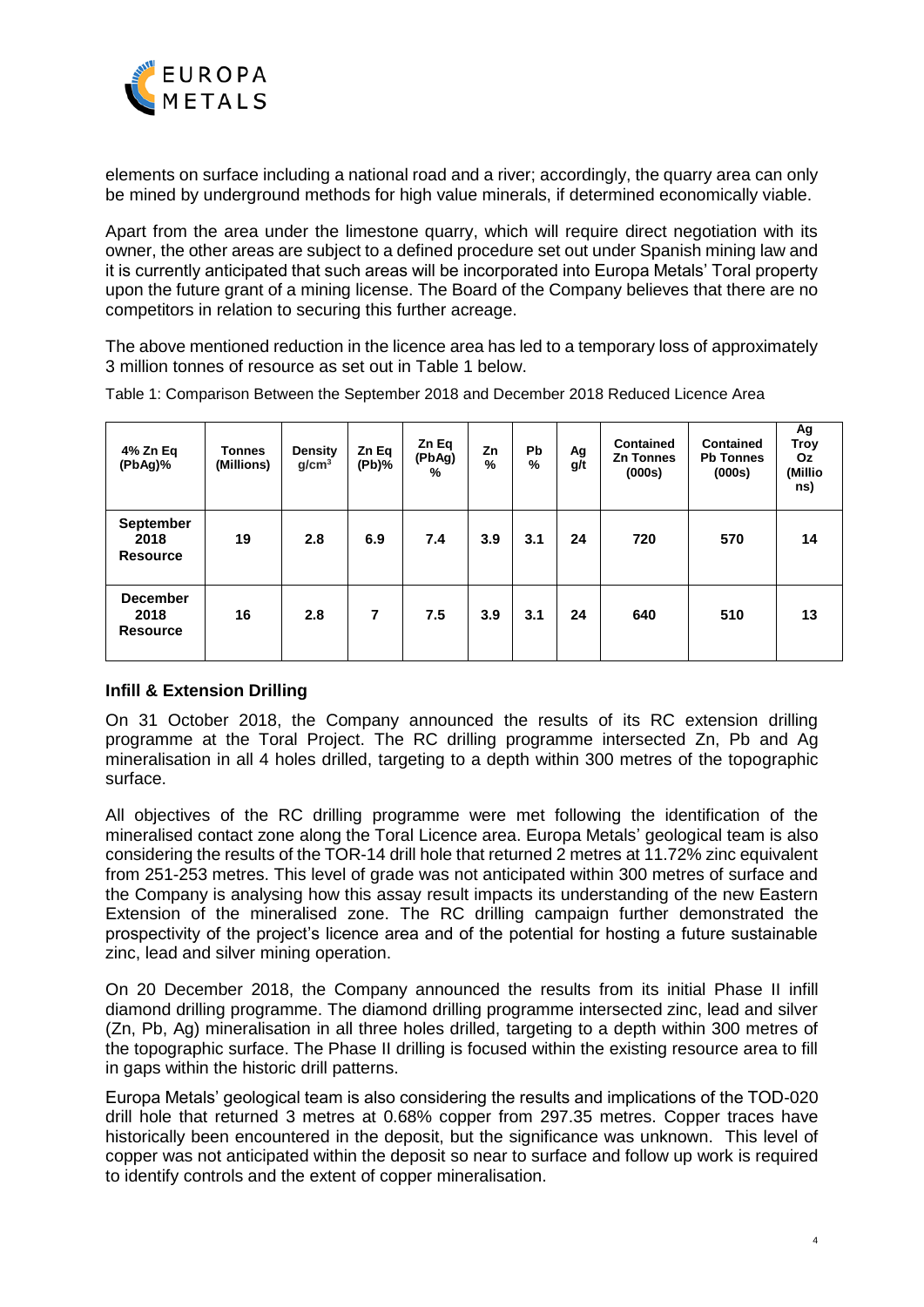

## **2019 Outlook**

Key objectives for 2019 include:

- commencement of an Environmental Impact Study and all baseline work for the duration of 2019;
- completion of a surface work programme, currently underway, to remap the licence area and incorporate new data into the Toral model;
- conducting an infill diamond drilling programme targeting a distinct high grade area of the resource. Drilling will seek to convert the Inferred resource into the Indicated status; and
- undertaking both the requisite metallurgical and geotechnical test work in order to progress the Toral Project towards a feasibility study.

## *Corporate*

The Company undertook no significant corporate activity during the period with operational and group activities being conducted on or under budget.

## *Post Period end*

On 25 January 2019, the Company announced that it had submitted a formal application to the ASX requesting the removal of the Company from the Official List pursuant to ASX Listing Rule 17.11. In addition, the Company announced that it had made an application to move from the Main Board of the JSE to the AltX with Europa Metals' primary listing consequently expected to become the AIM market operated by London Stock Exchange plc on successful completion of the two processes.

Europa Metals securities are currently listed/quoted on three securities exchanges - the Official List, AIM and the JSE.

Following due consideration, and in order to streamline the Company's listing and compliance costs, the Directors of Europa Metals have resolved that the continued listing of the Company's securities on the Official List is no longer in the best interests of the Company and its shareholders.

#### **Laurence Read, Executive Director of Europa Metals, today commented**:

*"The fourth quarter of 2018 saw us complete our independent Scoping Study on Toral, with very positive results, and announce initial results for our team's first diamond drilling campaign on the project. Lead-zinc results were returned from all of the drill holes including an unexpectedly high grade intersection near to surface. An intriguing copper result was also returned for the TOD-020 hole requiring further assessment.* 

*"Post period end, we announced the commencement of a delisting process from the ASX and a proposed move from the Main Board of the JSE to the AltX. On the ground, work continues at site as we seek to progress towards a full Feasibility Study for Toral that will be centered on a high grade production core."*

#### **Exploration Interests**

The following listing of permits held by the Company is provided in accordance with ASX Listing Rule 5.3 for the quarter ended 31 December 2018: